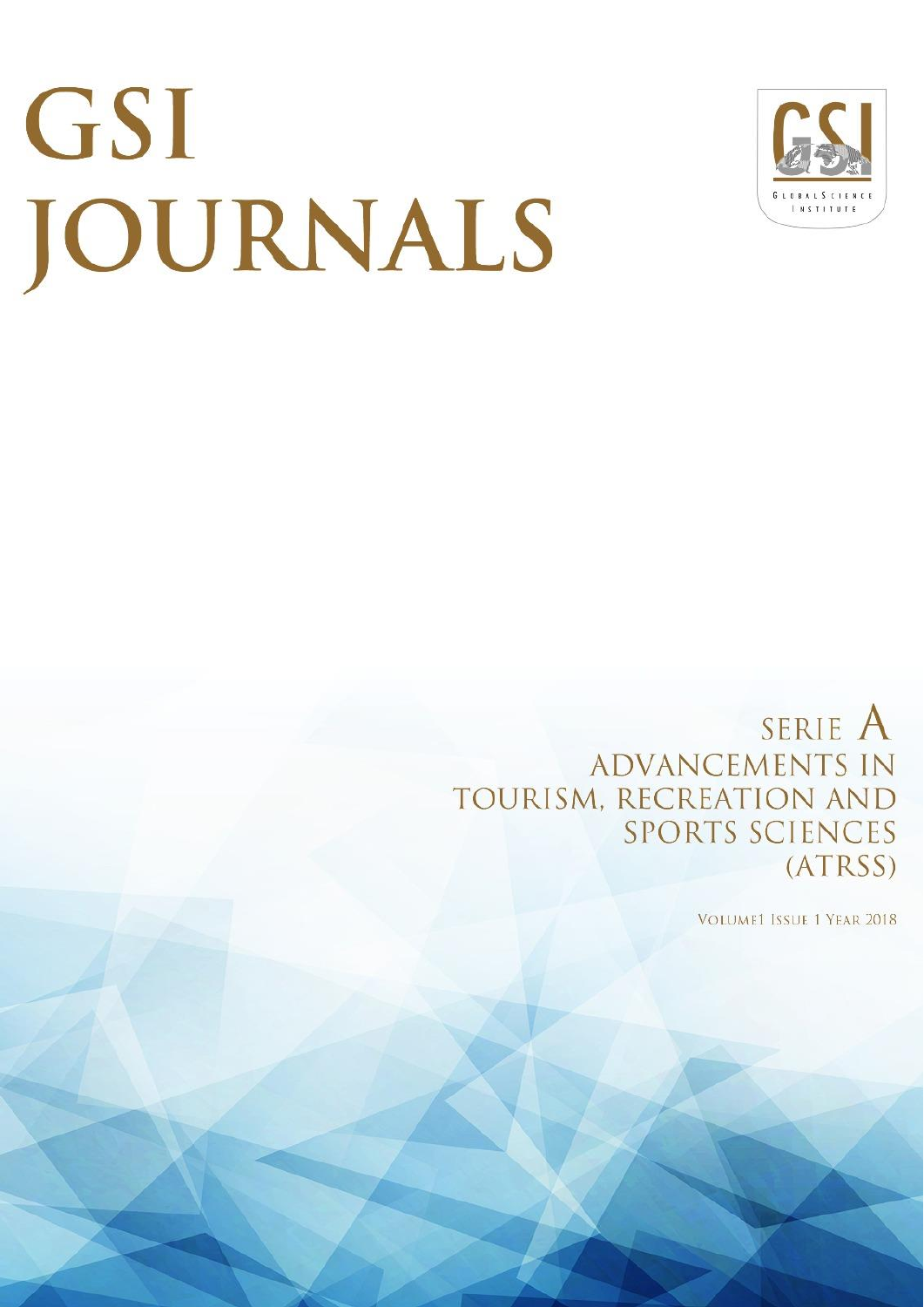# GSI JOURNALS SERIE A: ADVANCEMENTS IN TOURISM, RECREATION AND SPORTS SCIENCES

Volume: 1 Issue: 1

## **JOURNAL INFO (COPYRIGHT)**

| <b>Journal Name</b> | GSI Journals Serie A: Advancements in Tourism, Recreation and Sports Sciences |
|---------------------|-------------------------------------------------------------------------------|
| E-Mail              | GSIJournalsA@gsico.org                                                        |
| Web                 | https://gsico.info/publications                                               |
| <b>Adress</b>       | Adress: Josipa Broza Tita 23A sprat II, PD97.KO Podgorica III - MONTENEGRO    |
| <b>Publisher</b>    | Taki Can METIN                                                                |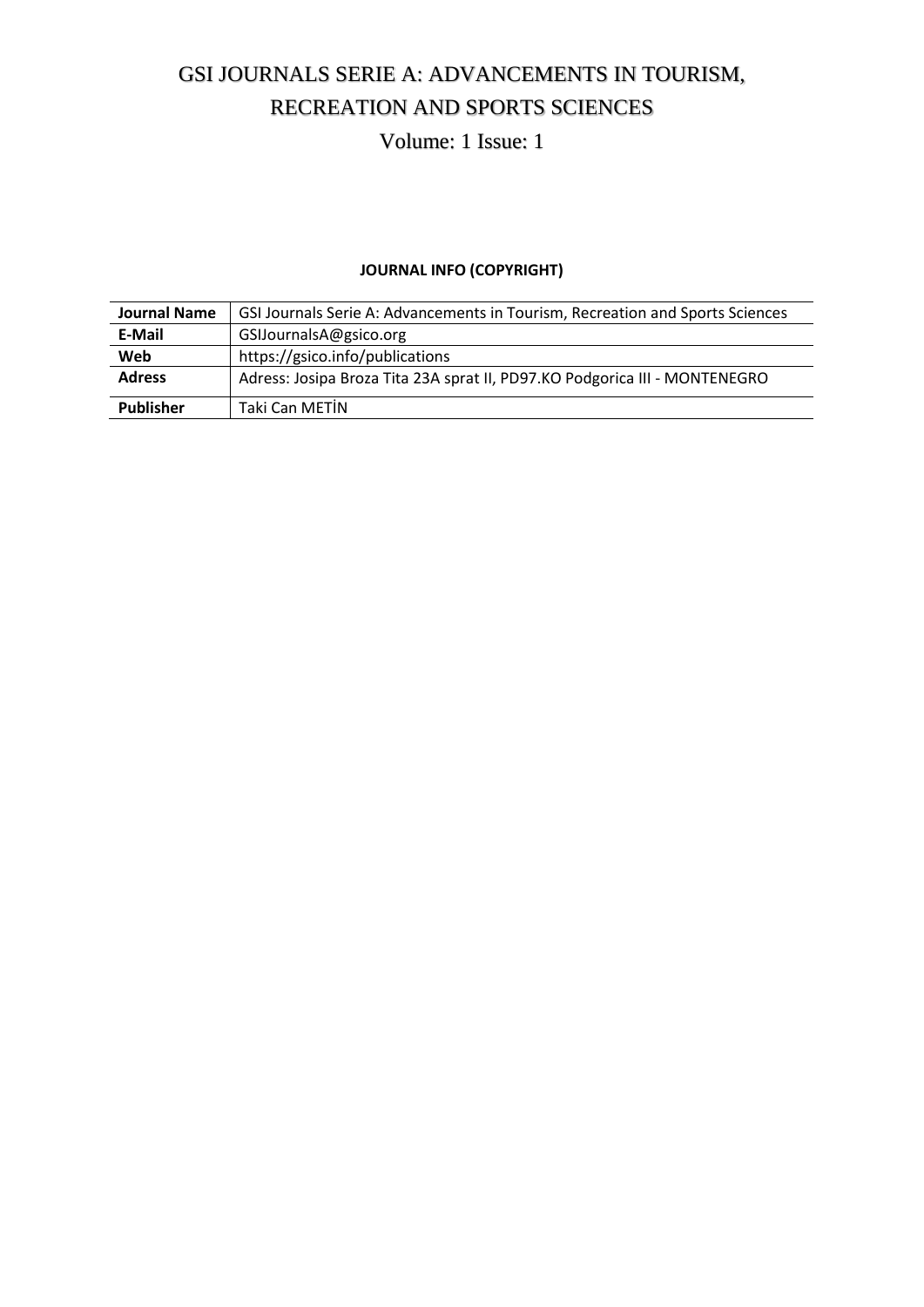## GSI JOURNALS SERIE A: ADVANCEMENTS IN TOURISM, RECREATION AND SPORTS SCIENCES

Volume: 1 Issue: 1

#### *Chef in Editor*

*Öner Demirel* (Prof. - Kırıkkale University)

#### *Co-Editor*

*Taki Can METİN (Assist. Prof.-Kırklareli University) Hilmi Rafet Yüncü* (Assoc. Prof. – Anadolu University)

#### *Editorial Board*

| Alper Çabuk                                    | Avinash Pawar                                        |  |
|------------------------------------------------|------------------------------------------------------|--|
| (Prof. - Eskisehir Technology University)      | (Assoc. Prof. - University of Pune)                  |  |
| Cem Sayın                                      | Detlev Remy                                          |  |
| (Assist. Prof. - Anadolu University)           | (Assoc. Prof. - Singaporian Institute of Technology) |  |
| Dileep Kumar                                   | Francesco Greco                                      |  |
| (Assoc. Prof. - BERJAYA University College)    | (Assoc. Prof. - University of Niccolò Cusano)        |  |
| Halim Perçin                                   | Jagbir Singh Kadyan                                  |  |
| (Prof. - Ankara University)                    | (Assoc. Prof. - University of Delhi)                 |  |
| Judy Hou                                       | Melike Uluçay                                        |  |
| (Manager - The Emirates Academy of Hospitality | (Assist. Prof. - Yaşar University)                   |  |
| Management)                                    |                                                      |  |
| Onur Çakır                                     | Saye Nihan Çabuk                                     |  |
| (Assist. Prof. - Kırklareli University)        | (Assoc. Prof. - Eskisehir Technology University)     |  |
| Sonia Mileva                                   | Sunil Kumar                                          |  |
| (Assoc. Prof. - Sofia University)              | (Assoc. Prof. - Alliance University)                 |  |
| Şükran Şahin                                   | Verda Canbey Özgüler                                 |  |
| (Prof. - Ankara University)                    | (Prof. - Anadolu University)                         |  |
| Mahdi Nasrollahi                               | Athula Gnanapala                                     |  |
| (Assist. Prof. - Imam Khomeini International   | (Assoc. Prof. - Sabaragamuwa University)             |  |
| University)                                    |                                                      |  |
| Haywantee Ramkissoon                           | Mukhles Al-Ababneh                                   |  |
| (Assoc. Prof. - Curtin University)             | (Assoc. Prof. - Al-Hussein Bin Talal University)     |  |
| Jean-Pierre van der Rest                       | <b>Sunil Kumar Tiwari-</b>                           |  |
| (Prof. - Leiden University)                    | (Prof - A.P.S.University)                            |  |
| Dragan Cisic                                   | M. Adel Atia-                                        |  |
| (Prof. - University of Rijeka)                 | (Assoc. Prof. Minia University)                      |  |
| Jelena Janjusevic                              | Jagbir Singh Kadyan                                  |  |
| (Assist. Prof. - Heriot-Watt University)       | (Assist. Prof. - University of Delhi)                |  |
| Piyush Sharma                                  | Amitabh Upadhya                                      |  |
| (Assoc. Prof. Amity University)                | (Prof. - Skyline University College)                 |  |
| <b>Stephanie Morris</b>                        | Dejan S. Šabić                                       |  |
| (Assoc. Prof. - The Emirates Academy of        | (Prof. - University of Belgrade)                     |  |
| <b>Hospitality Management)</b>                 |                                                      |  |
| Mir Abdul Sofique                              | <b>Dimitrios Diamantis</b>                           |  |
| (Assoc. Prof. - University of Burdwan)         | (Prof. - Les Roches Global Hospitality Education)    |  |